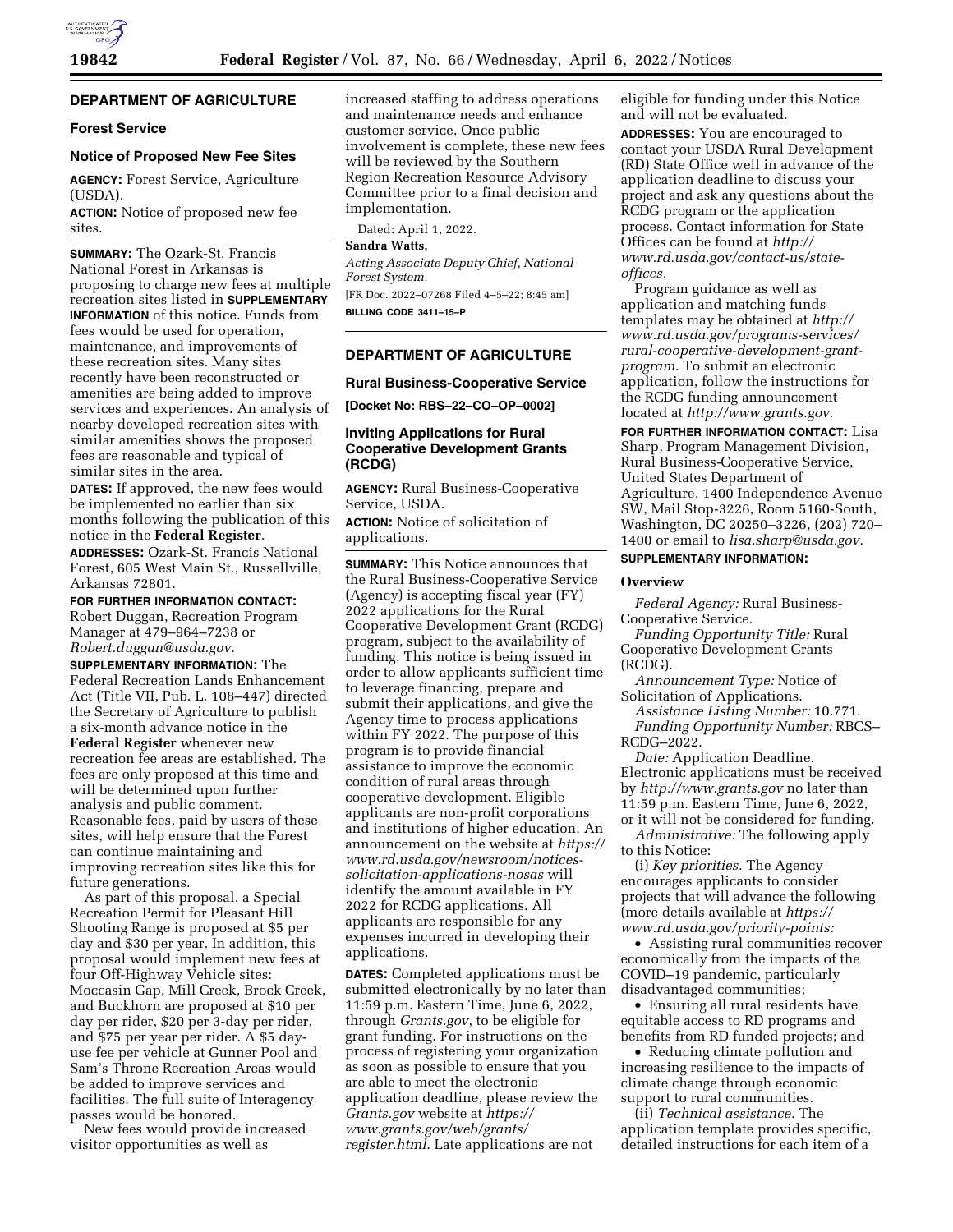complete application. The Agency emphasizes the importance of including every item and strongly encourages applicants to follow the instructions carefully, using the examples and illustrations in the application template. Prior to official submission of applications, applicants may request technical assistance or other application guidance from the Agency, as long as such requests are made prior to May 6, 2022. Agency contact information can be found in Section D of this Notice.

(iii) *Hemp related projects.* Please note that no assistance or funding can be provided to a hemp producer unless they have a valid license issued from an approved State, Tribal or Federal plan as defined by the Agriculture Improvement Act of 2018, Public Law 115–334. Verification of valid hemp licenses will occur at the time of award.

(iv) *Persistent poverty counties.*  Section 736 of the Consolidated Appropriations Act, 2021, the appropriations act for Fiscal Year 2021 (the ''FY 2021 Appropriations Act''), designated funding for projects in Persistent Poverty Counties (PPC). Availability of funding in Persistent Poverty Counties is contingent on the inclusion of a similar provision in the Appropriations Act for Fiscal Year 2022, once enacted (the ''FY 2022 Appropriations Act''). Persistent Poverty Counties is defined in Section 736 as ''any county that has had 20 percent or more of its population living in poverty over the past 30 years, as measured by the 1990 and 2000 decennial censuses, and 2007–2011 American Community Survey 5-year average, or any territory or possession of the United States.'' Another provision in Section 736 expanded the eligible population in Persistent Poverty Counties to include any county seat of any Persistent Poverty County that has a population that does not exceed the authorized population limit by more than 10 percent. This provision expanded the current 50,000 population limit to 55,000 for only county seats located in Persistent Poverty Counties. Therefore, in the event that the Persistent Poverty County provisions are included in the FY 2022 Appropriations Act, once enacted, applicants and/or beneficiaries of technical assistance services located in Persistent Poverty County seats with populations up to 55,000 (per the 2010 census) would also be eligible.

#### *A. Program Description*

1. Purpose of the program. The primary objective of the RCDG program is to improve the economic condition of rural areas through cooperative development. Grants are awarded on a

competitive basis and are available for non-profit corporations and institutions of higher education only. Grant funds may be used to pay for up to 75 percent of the cost of establishing and operating centers for rural cooperative development. Grant funds may be used to pay for 95 percent of the cost of establishing and operating centers for rural cooperative development when the applicant is a college identified as a ''1994 Institution'' for purposes of the Equity in Educational Land-Grant Status Act of 1994, as defined by 7 U.S.C. 301. The 1994 Institutions are commonly known as Tribal Land Grant Institutions. Centers may have the expertise on staff, or they can contract out for the expertise to assist individuals or entities in the startup, expansion or operational improvement of rural businesses, especially cooperative or mutually-owned businesses.

2. Statutory authority. The RCDG program is authorized under section 310B(e) of the Consolidated Farm and Rural Development Act (CONACT) (7 U.S.C. 1932(e)), as amended by the Agriculture Improvement Act of 2018 (Pub. L. 115–334). You are required to comply with the regulations for this program published at 7 CFR part 4284, subparts A and F, which are incorporated by reference in this Notice. Therefore, you should become familiar with these regulations.

3. Definitions. Certain terms relating to the RCDG program that you will need to understand are defined at 7 CFR 4284.3 and 7 CFR 4284.504. In addition, the terms ''rural'' and ''rural area,'' defined at section 343(a)(13) of the CONACT (7 U.S.C. 1991(a)(13)), are incorporated by reference, and will be used for this program instead of the definition of ''Rural and rural area'' currently published at 7 CFR 4284.3. The term ''you'' referenced throughout this Notice should be understood to mean ''you'' the applicant. Finally, there has been some confusion about the Agency's interpretation of the terms ''conflict of interest'' and ''mutuallyowned business'' because they are not defined in the CONACT or in the regulations used for the program. Therefore, the Agency is clarifying those terms for the purpose of this program as follows:

*Conflict of interest*—A situation in which a person or entity has competing personal, professional, or financial interests that make it difficult for the person or business to act impartially. Regarding use of both grant and matching funds, Federal procurement standards prohibit transactions that involve a real or apparent conflict of

interest for owners, employees, officers, agents, or their immediate family members having a financial or other interest in the outcome of the project; or that restrict open and free competition for unrestrained trade. Specifically, project funds may not be used for services or goods going to, or coming from, a person or entity with a real or apparent conflict of interest, including, but not limited to, owner(s) and their immediate family members. An example of a conflict of interest occurs when an employee of the grantee, an individual on the grantee's board of directors, or an immediate family member of either, has the appearance of a professional or personal financial interest in the recipients receiving the benefits or services of the grant.

*Mutually-owned business*—An organization owned and governed by members who are its consumers, producers, employees, or suppliers.

#### *B. Federal Award Information*

*Type of Award:* Competitive Grant. *Fiscal Year Funds:* FY 2022. *Total Funding:* Funding is contingent on the passage of the FY 2022 Appropriations Act.

*Anticipated Maximum Award:*  \$200,000.

*Anticipated Award Date:* September 30, 2022.

#### *C. Eligibility Information*

Applicants must meet all of the following eligibility requirements. Applications that fail to meet any of these requirements by the application deadline will be deemed ineligible and will not be evaluated further.

1. Eligible applicants. You must be a nonprofit corporation or an institution of higher education to apply for this program. Public bodies and individuals cannot apply for this program. See 7 CFR 4284.507. You must also meet the following requirements:

(i) At the time of application, each applicant must have an active registration in the System for Award (SAM) before submitting its application in accordance with 2 CFR part 25. In order to register in SAM, entities will be required to create a Unique Entity Identifier (UEI). Instructions for obtaining the UEI are available at *[https://sam.gov/content/entity](https://sam.gov/content/entity-registration)[registration.](https://sam.gov/content/entity-registration)* Further information regarding SAM registration and the UEI can be found in section D 2 of this notice.

(ii) An applicant is ineligible if it has been debarred or suspended or is otherwise excluded from or ineligible for participation in Federal assistance programs under Executive Order 12549,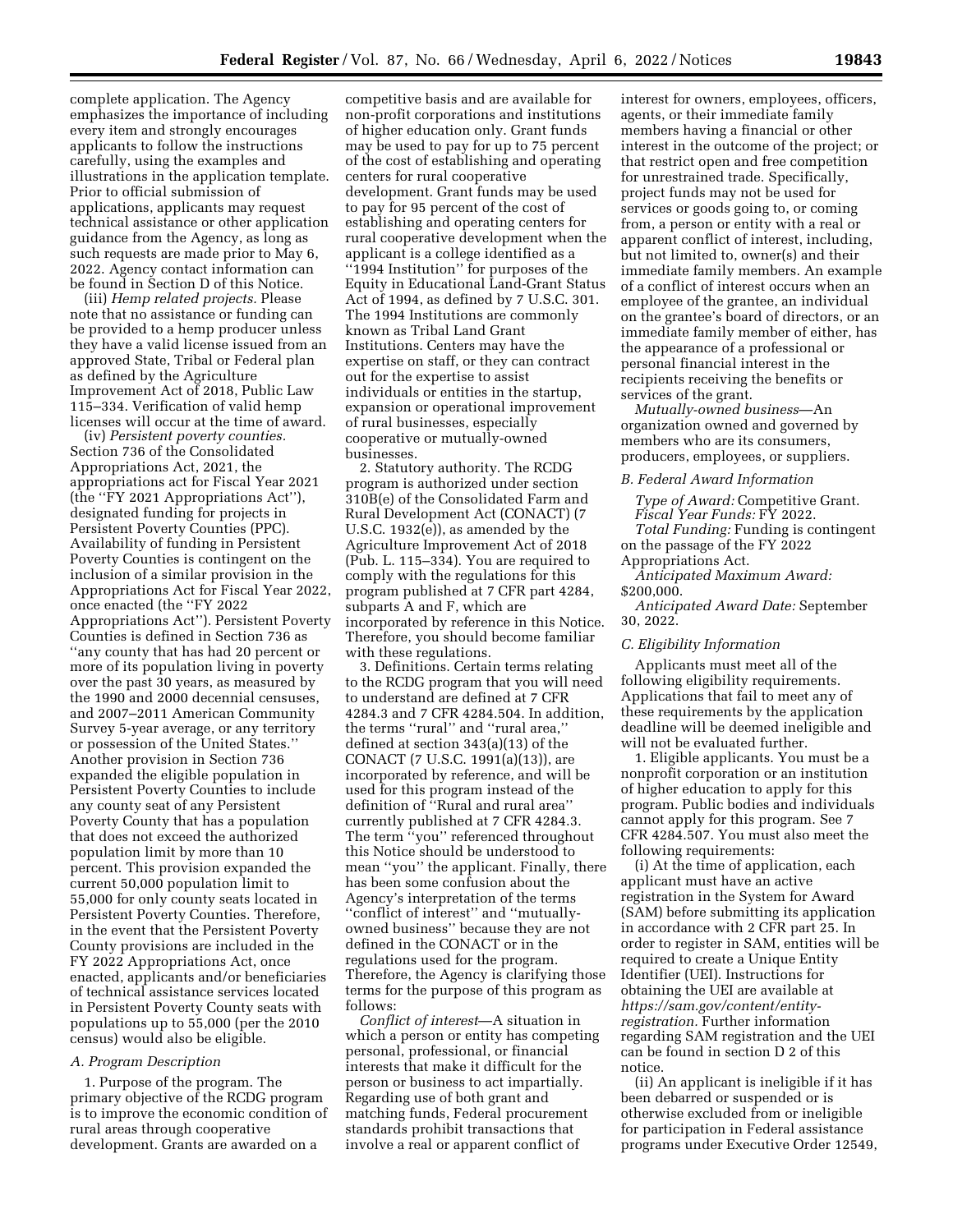''Debarment and Suspension.'' The Agency will check the Do Not Pay system at the time of application and also prior to funding any grant award to determine if the applicant has been debarred or suspended. Applicants are responsible for resolving any issues that are reported in the 'Do Not Pay' System and if issues are not resolved by deadlines found in this Notice, the Agency may proceed to award funds to other eligible applicants. In addition, an applicant will be considered ineligible for a grant due to an outstanding judgment obtained by the U.S. in a Federal Court (other than U.S. Tax Court), is delinquent on the payment of Federal income taxes, or is delinquent on Federal debt. See 7 CFR 4284.6. Applicants must certify as part of the application that they do not have an outstanding judgment against them.

(iii) The FY 2021 Appropriations Act provided that any corporation that has been convicted of a felony criminal violation under any Federal law within the past 24 months or that has any unpaid Federal tax liability that has been assessed, for which all judicial and administrative remedies have been exhausted or have lapsed, and that is not being paid in a timely manner pursuant to an agreement with the authority responsible for collecting the tax liability, is not eligible for financial assistance provided with funds appropriated by the FY 2021 Appropriations Act, unless a Federal agency has considered suspension or debarment of the corporation and has made a determination that this further action is not necessary to protect the interests of the Government. It is possible that the FY 2022 Appropriations Act, once enacted, will include a similar prohibition.

(iv) Applications will be deemed ineligible if the application includes any funding restrictions identified under Section D.6(i) or (ii) of this Notice. The inclusion of funding restrictions outlined in Section D.6(i) or (ii) of this Notice precludes the Agency from making a federal award to the applicant.

(v) Applications will be deemed ineligible if the application is deemed incomplete in accordance with the requirements stated in Section C.3.

2. Cost sharing or matching. A match of at least 25 percent of the total project cost is required for the application. (5 percent for 1994 Institutions). See 7 CFR 4284.508. When calculating the matching funds requirement, please round up or down to whole dollars as appropriate. An example of how to calculate your matching funds is as follows:

(i) Take the amount of grant funds requested and divide it by .75. This will provide the total project cost.

*Example:* \$200,000 (grant amount)/.75 (percentage for use of grant funds) = \$266,667 (total project cost)

(ii) Subtract the amount of grant funds requested from the total project cost. This will provide the matching funds requirement.

*Example:* \$266,667 (total project  $cost$ ) – \$200,000 (grant amount) = \$66,667 (matching funds requirement)

(iii) A quick way to confirm the correct amount of matching funds is to take the total project cost and multiply it by .25.

*Example:* \$266,667 (total project cost) × .25 (maximum percentage of matching funds requirement) = \$66,667 (matching funds requirement)

The applicant must verify that all matching funds are available during the grant period and provide this documentation with your application in accordance with requirements identified in Section D.2.iv.h. If awarded a grant, additional verification documentation may be required to confirm the availability of matching funds.

Other rules for matching funds that you must follow are listed below.

(a) They must be spent on eligible expenses during the grant period.

(b) They must be from eligible sources.

(c) They must be spent in advance or as a pro-rata portion of grant funds being spent.

(d) They must be provided by either the applicant or a third party in the form of cash or an in-kind contribution.

(e) They cannot include board/ advisory council member's time.

(f) They cannot include other Federal grants unless provided by authorizing legislation.

(g) They cannot include cash or inkind contributions donated outside of the grant period.

(h) They cannot include over-valued, in-kind contributions.

(i) They cannot include any project costs that are ineligible under the RCDG program.

(j) They cannot include any project costs that are restricted or unallowable under 2 CFR part 200, subpart E, and the Federal Acquisition Regulation (forprofits) or successor regulation.

(k) They can include loan funds from a Federal source.

(l) They can include travel and incidentals for board/advisory council members if the organization has

established written policies explaining how these costs are normally reimbursed, including rates. The applicant must include an explanation of this policy in the application or the contributions will not be considered as eligible matching funds.

(m) The applicant must be able to document and verify the number of hours worked and the value associated with any in-kind contribution being used to meet a matching funds requirement.

(n) In-kind contributions provided by individuals, businesses, or cooperatives which are being assisted by you cannot be provided for the direct benefit of their own projects as USDA Rural Development considers this to be a conflict of interest or the appearance of a conflict of interest.

3. Other eligibility requirements. The following apply to this Notice:

(i) *Completeness.* Your application will not be considered for funding if it fails to meet all eligibility criteria by the application deadline or does not provide sufficient information to determine eligibility and scoring. You must include in one submission to the Agency all of the forms and proposal elements as discussed in the program regulation and as clarified further in this Notice. Incomplete applications will not be reviewed by the Agency. For more information on what is required for a complete application, see 7 CFR 4284.510.

(ii) *Purpose eligibility.* Your application must propose the establishment or continuation of a cooperative development center concept. You must use project funds, including grant and matching funds, for eligible purposes only (see 7 CFR 4284.508). In addition, project funds may also be used for programs providing for the coordination of services and sharing of information among the centers (see 7 U.S.C 1932(e)(4)(C)(vi)).

(iii) *Project eligibility.* All project activities must be for the benefit of a rural area.

(iv) *Multiple applications deemed ineligible.* Only one application can be submitted per applicant. If two applications are submitted (regardless of the applicant name) that include the same Executive Director and/or advisory boards or committees of an existing center, both applications will be determined ineligible for funding.

(v) *Grant period.* Your application must include no more than a one-year grant period, or it will not be considered for funding. The grant period should begin no earlier than October 1, 2022, and no later than January 1, 2023.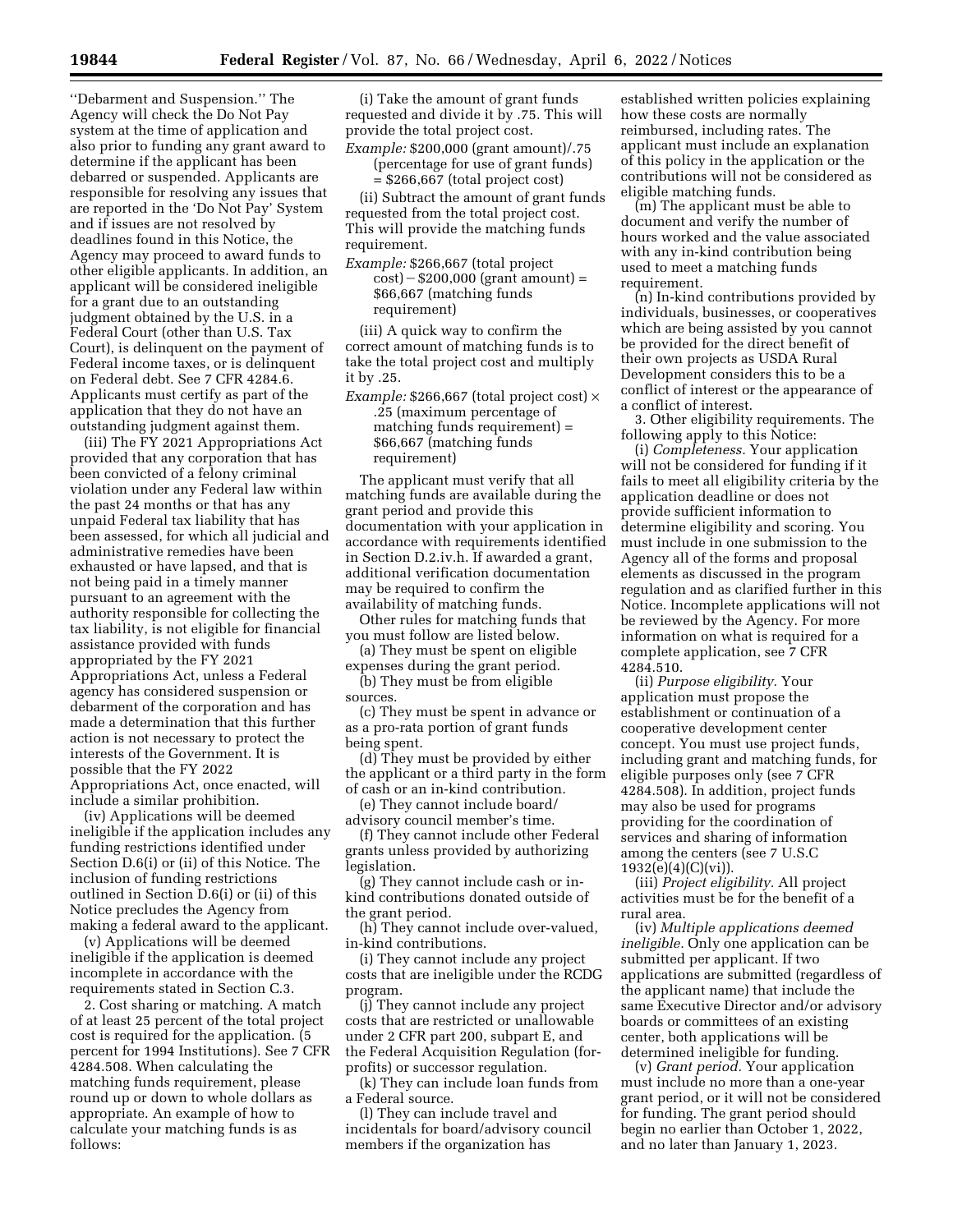Applications that request funds for a grant period ending after January 1, 2024, will not be considered for funding. Projects must be completed within a one-year timeframe. Prior approval is needed from the Agency if you are awarded a grant and desire the grant period to begin earlier or later than previously approved.

(vi) *Satisfactory performance.* You must be performing satisfactorily on any outstanding RCDG award to be considered eligible for a new award. Satisfactory performance includes being up-to-date on all financial and performance reports as prescribed in the grant award, and current on all tasks and timeframes for utilizing grant and matching funds as approved in the work plan and budget. If you have any unspent grant funds on RCDG awards prior to fiscal year 2021, your application will not be considered for funding. If your prior award(s) has unspent funds of 50 percent or more than what your approved work plan and budget projected at the time that your Fiscal year 2022 application is being evaluated, your application will not be considered for funding. The Agency will verify the performance status of the applicant's prior awards and make a determination after the FY 2022 application period closes.

(vii) *Duplication of current services.*  Your application must demonstrate that you are providing services to new customers or new services to current customers. If your work plan and budget is duplicative of your existing award, your application will not be considered for funding. If your workplan and budget is duplicative of a previous or existing RCDG and/or Socially Disadvantaged Groups Grant (SDGG) award, your application will not be considered for funding. The Agency will make this determination in its sole discretion. Please note that the Agency only allows one active award to a grantee to ensure that there is no duplication of services.

(viii) *Indirect costs.* Your negotiated indirect cost rate approval does not need to be included in your application, but you will be required to provide it if a grant is awarded. Approval for indirect costs that are requested in an application without an approved indirect cost rate agreement is at the discretion of the Agency.

### *D. Application and Submission Information*

1. Address to request application package. For further information, you should contact your State Office at *[http://www.rd.usda.gov/contact-us/](http://www.rd.usda.gov/contact-us/state-offices) [state-offices.](http://www.rd.usda.gov/contact-us/state-offices)* Program materials may

also be obtained at *[http://](http://www.rd.usda.gov/programs-services/rural-cooperative-development-grant-program) www.rd.usda.gov/programs-services/ [rural-cooperative-development-grant](http://www.rd.usda.gov/programs-services/rural-cooperative-development-grant-program)[program](http://www.rd.usda.gov/programs-services/rural-cooperative-development-grant-program).* 

2. Content and form of application submission. You must submit your application electronically through *Grants.gov*. You are encouraged, but not required to utilize the application template found at *[http://](http://www.rd.usda.gov/programs-services/rural-cooperative-development-grant-program) www.rd.usda.gov/programs-services/ [rural-cooperative-development-grant](http://www.rd.usda.gov/programs-services/rural-cooperative-development-grant-program)[program](http://www.rd.usda.gov/programs-services/rural-cooperative-development-grant-program).* 

(i) *Electronic submission.* An optional-use Agency application template is available online at *[http://](http://www.rd.usda.gov/programs-services/rural-cooperative-development-grant-program) www.rd.usda.gov/programs-services/ [rural-cooperative-development-grant](http://www.rd.usda.gov/programs-services/rural-cooperative-development-grant-program)[program.](http://www.rd.usda.gov/programs-services/rural-cooperative-development-grant-program)* To apply electronically, you must use the *Grants.gov* website at *[http://www.Grants.gov.](http://www.Grants.gov)* You may not apply electronically in any way other than through *Grants.gov*.

You can locate the *Grants.gov*  downloadable application package for this program by using a keyword, the program name, Assistance Listing Number or the Funding Opportunity Number for this program.

When you enter the *Grants.gov*  website, you will find information about applying electronically through the site. Users of *Grants.gov* must already have a Unique Entity Identifier (UEI) number and must also be registered and maintain registration in SAM in accordance with 2 CFR part 25. The UEI is assigned by SAM and replaces the formerly known Dun & Bradstreet D–U– N–S Number. The UEI number must be associated with the correct tax identification number of the RCDG applicant. We strongly recommend that you do not wait until the application deadline date to begin the application process through *Grants.gov*.

You must submit all your application documents electronically through *Grants.gov*. Applications must include electronic signatures. Original signatures may be required if funds are awarded.

After electronically applying through *Grants.gov*, you will receive an automated acknowledgement from *Grants.gov* that contains a *Grants.gov*  tracking number.

(ii) *Supplemental information.* Your application must contain all the required forms and proposal elements described in 7 CFR 4284.510 and as otherwise described in this Notice. Specifically, your application must include: the required forms as described in 7 CFR 4284.510(b) and the required proposal elements as described in 7 CFR 4284.510(c). If your application is incomplete, it is ineligible to compete for funds. Applications lacking

sufficient information to determine eligibility and scoring will be considered ineligible. Information submitted after the application deadline will not be accepted.

(iii) *Clarifications on forms.*  (a) Your UEI number should be identified in the ''Organizational DUNS'' field on Standard Form (SF) 424, ''Application for Federal Assistance.'' You must also provide your SAM Commercial and Government Entity (CAGE) Code and expiration date under the applicant eligibility discussion in your proposal narrative. If you do not include the CAGE code and expiration date and the UEI number in your application, it will not be considered for funding.

(b) You no longer must complete the Form SF 424B, ''Assurances—Non-Construction Programs'' as a part of your application. This information is now collected through your registration or annual recertification in *SAM.gov*  through the Financial Assistance General Certifications and Representation.

(c) You can voluntarily fill out and submit the ''Survey on Ensuring Equal Opportunity for Applicants,'' as part of your application if you are a nonprofit organization.

(iv) *Clarifications on proposal elements.* 

(a) You must include the title of the project as well as any other relevant identifying information on the Title Page.

(b) You must include a Table of Contents with page numbers for each component of the application to facilitate review.

(c) Your Executive Summary must include the items in 7 CFR  $4284.510(c)(3)$  and discuss the percentage of work that will be performed among organizational staff, consultants, or other contractors. It should not exceed two pages.

(d) Your Eligibility Discussion must cover how you meet the applicant eligibility requirements, matching funds, and other eligibility requirements. It must not exceed two pages.

(e) Your Proposal Narrative must not exceed 40 pages using at least 11-point font and should describe the essential aspects of the project.

(1) You are required to only have one title page for the proposal.

(2) If you list the evaluation criteria on the Table of Contents and then specifically and individually address each criterion in narrative form, it is not necessary for you to include an Information Sheet. Otherwise, the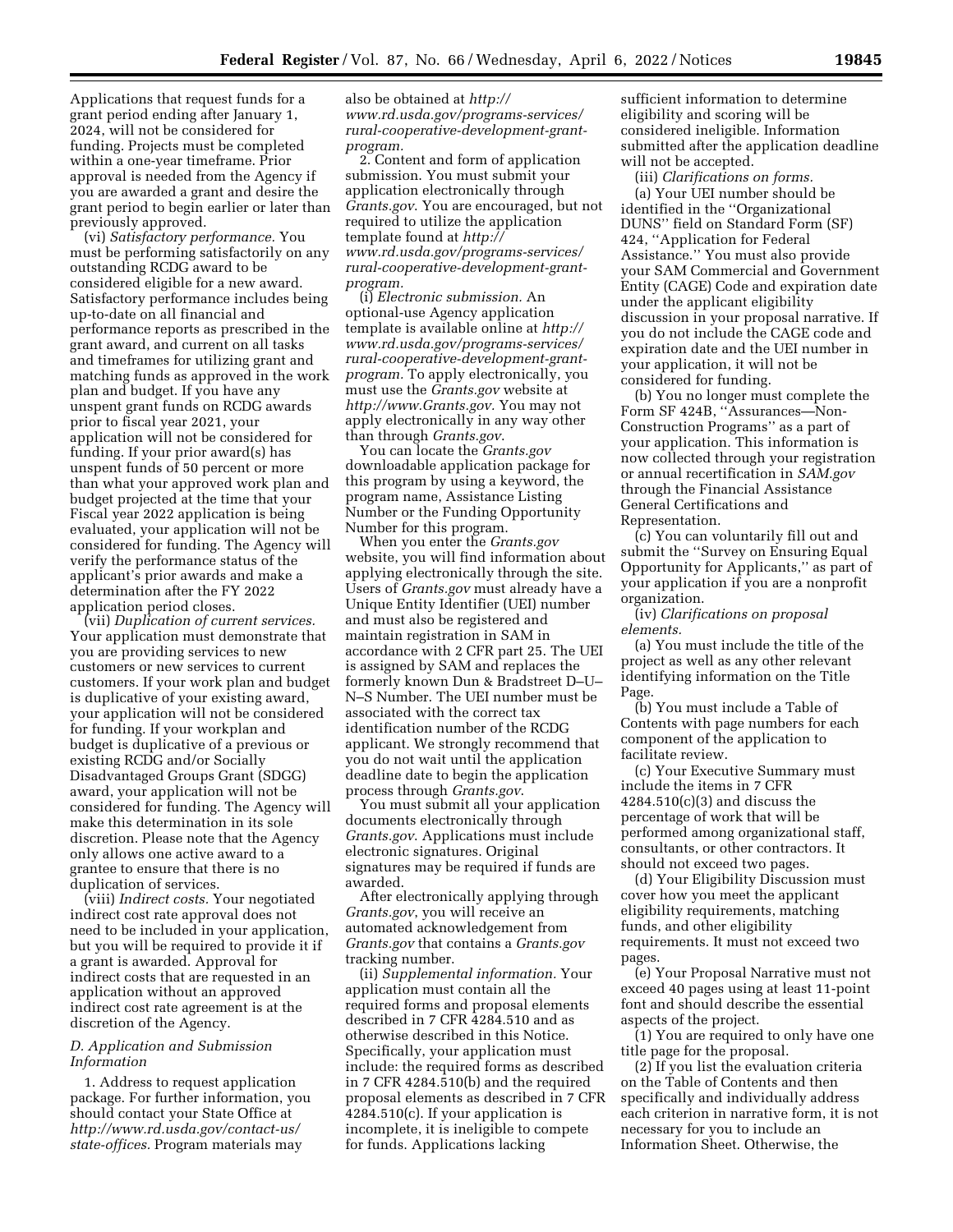Information Sheet is required under 7 CFR 4284.510(c)(5)(ii).

(3) You must include the following under Goals of the Project:

(i) A statement that substantiates that the Center will effectively serve rural areas in the United States;

(ii) A statement that the primary objective of the Center will be to improve the economic condition of rural areas through cooperative development;

(iii) A description of the contributions that the proposed activities are likely to make to the improvement of the economic conditions of the rural areas for which the Center will provide services. Expected economic impacts should be tied to tasks included in the work plan and budget; and

(iv) A statement that the Center, in carrying out its activities, will seek, where appropriate, the advice, participation, expertise, and assistance of representatives of business, industry, educational institutions, the Federal government, and State and local governments.

(4) The Agency has established annual performance evaluation measures to evaluate the RCDG program. You must provide estimates on the following performance evaluation measures:

(i) Number of groups assisted who are not legal entities.

(ii) Number of businesses assisted that are not cooperatives.

(iii) Number of cooperatives assisted. (iv) Number of businesses

incorporated that are not cooperatives. (v) Number of cooperatives

incorporated.

(vi) Total number of jobs created as a result of assistance.

(vii) Total number of jobs saved as a result of assistance.

(viii) Number of jobs created for the Center as a result of RCDG funding.

(ix) Number of jobs saved for the Center as a result of RCDG funding.

It is permissible to have a zero in a performance element. When you calculate jobs created, estimates should be based upon actual jobs to be created by your organization because of the RCDG funding or actual jobs to be created by cooperative businesses or other businesses as a result of assistance from your organization. When you calculate jobs saved, estimates should be based only on actual jobs that would have been lost if your organization did not receive RCDG funding or actual jobs that would have been lost without assistance from your organization.

(5) You can also suggest additional performance elements, for example, where job creation or jobs saved may not be a relevant indicator (*e.g.,* 

housing). These additional criteria should be specific, measurable performance elements that could be included in an award document.

(6) You must describe in the application how you will undertake each of the following and prefer that you describe these undertakings within the noted proposal evaluation criteria to reduce duplication in your application. The specific proposal evaluation criterion where you should address each undertaking is noted below.

(i) Take all practicable steps to develop continuing sources of financial support for the Center, particularly from sources in the private sector (should be presented under proposal evaluation criterion x., utilizing the specific requirements of Section E.1.x.);

(ii) Make arrangements for the Center's activities to be monitored and evaluated (should be addressed under proposal evaluation criterion 'viii.' utilizing the specific requirements of Section E.1.viii.); and

(iii) Provide an accounting for the money received by the grantee in accordance with 7 CFR part 4284, subpart F and 2 CFR part 200. This should be addressed under proposal evaluation criterion 'i.', utilizing the specific requirements of Section E.1.i.

(7) You should present the Work Plan and Budget proposal element under proposal evaluation criterion 'viii.', utilizing the specific requirements of Section E.1.viii. of this Notice to reduce duplication in your application.

(8) You should present the Delivery of Cooperative development assistance proposal element under proposal evaluation criterion 'ii', utilizing the specific requirements of Section E.1.ii. of this Notice.

(9) You should present the Qualifications of Personnel proposal element under proposal evaluation criterion 'ix', utilizing the specific requirements of Section E.1.ix. of this Notice.

(10) You should present the Local Support and Future Support proposal elements under proposal evaluation criterion 'x', utilizing the requirements of Section E.1.x. of this Notice.

(11) Your application will not be considered for funding if you do not address all of the proposal evaluation criteria. See Section E.1. of this Notice for a description of the proposal evaluation criteria.

(12) Only appendices A–C will be considered when evaluating your application. You must not include resumes of staff or consultants in the application.

(f) You must certify that there are no current outstanding Federal judgments

against your property and that you will not use grant funds to pay for any judgment obtained by the United States. To satisfy the certification requirement, you should include this statement in your application: ''[INSERT NAME OF APPLICANT] certifies that the United States has not obtained an unsatisfied judgment against its property, is not delinquent on the payment of Federal income taxes, or any Federal debt, and will not use grant funds to pay any judgments obtained by the United States.'' A separate signature relating to this certification is not required.

(g) You must certify that matching funds will be available at the same time grant funds are anticipated to be spent and that expenditures of matching funds are pro-rated or spent in advance of grant funding, such that for every dollar of the total project cost, not less than the required amount of matching funds will be expended. Please note that this certification is a separate requirement from the Verification of Matching Funds requirement. To satisfy the certification requirement, you should include this statement in your application: ''[INSERT NAME OF APPLICANT] certifies that matching funds will be available at the same time grant funds are anticipated to be spent and that expenditures of matching funds shall be pro-rated or spent in advance of grant funding, such that for every dollar of the total project cost, at least 25 cents (5 cents for 1994 Institutions) of matching funds will be expended.'' A separate signature relating to this certification is not required.

(h) You must provide documentation in your application to verify all of your proposed matching funds. The documentation must be included in Appendix A of your application and will not count towards the 40-page limitation. Template letters are available for each type of matching funds contribution at: *[http://www.rd.usda.gov/](http://www.rd.usda.gov/programs-services/rural-cooperative-development-grant-program)  [programs-services/rural-cooperative](http://www.rd.usda.gov/programs-services/rural-cooperative-development-grant-program)[development-grant-program.](http://www.rd.usda.gov/programs-services/rural-cooperative-development-grant-program)* 

(1) If matching funds are to be provided in cash, the following requirements must be met:

(i) If the matching funds are being provided by the applicant, the application must include a statement verifying (A) the amount of the cash and (B) the source of the cash. You may also provide a bank statement dated 30 days or less from the application deadline date to verify your cash match.

(ii) If the matching funds are being provided by a third-party, the application must include a signed letter from the third party verifying (A) how much cash will be donated and (B) that it will be available corresponding to the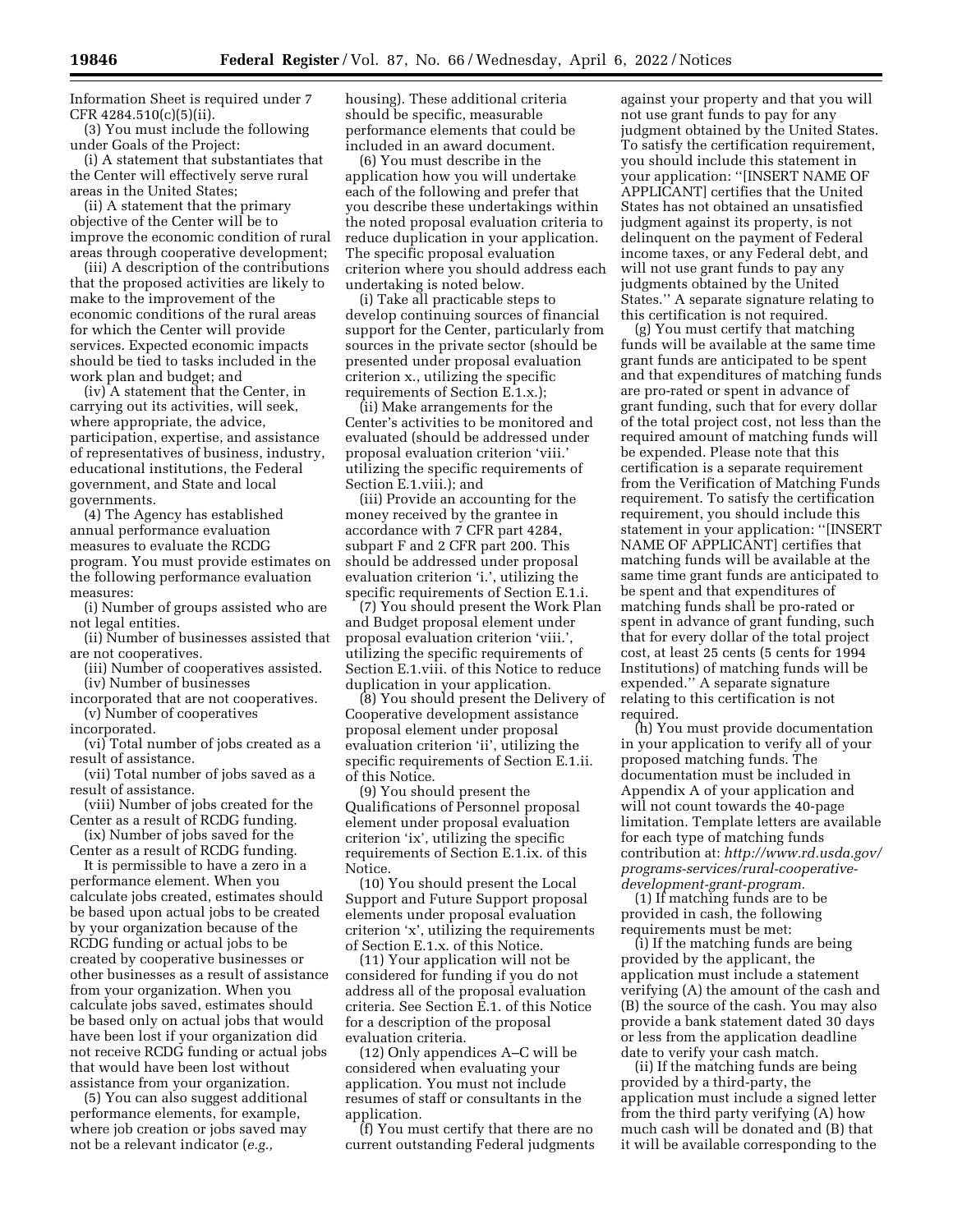proposed grant period or donated on a specific date within the grant period.

(2) If matching funds are to be provided by an in-kind donation, you must meet the following requirements:

(i) If the in-kind donation is being provided by the applicant, the application must include a signed letter from you or your authorized representative verifying (A) the nature of the goods and/or services to be donated and how they will be used, (B) when the goods and/or services will be donated (*i.e.,* corresponding to the proposed grant period or to specific dates within the grant period), and (C) the value of the goods and/or services. Please note that most applicant contributions for the RCDG program are considered applicant cash match in accordance with this Notice. If you are unsure, please contact your State Office because identifying your matching funds improperly can affect your scoring.

(ii) If the in-kind donation is being provided by a third-Party, the application must include a signed letter from the third party verifying (A) the nature of the goods and/or services to be donated and how they will be used, (B) when the goods and/or services will be donated (*i.e.,* corresponding to the proposed grant period or to specific dates within the grant period), and (C) the value of the goods and/or services.

(3) To ensure that you are identifying and verifying your matching funds appropriately, please note the following:

(i) If you are paying for goods and/or services as part of the matching funds requirement, the expenditure is considered a cash match, and you must verify it as such. Universities must verify the goods and services they are providing to the project as a cash match and the verification must be approved by the appropriate approval official (*i.e.,*  sponsored programs office or equivalent).

(ii) If you have already received cash from a third-party (*e.g.,* a foundation) before the start of your proposed grant period, you must verify this as your own cash match and not as a third-party cash match. If you are receiving cash from a third-party during the grant period, then you must verify the cash as a third-party cash match.

(iii) Board resolutions for a cash match must be approved at the time of application.

(iv) You can only consider goods or services for which no expenditure is made as an in-kind contribution.

(v) If a non-profit or another organization contributes the services of affiliated volunteers, they must follow the third-party, in-kind donation

verification requirement for each individual volunteer.

(vi) Expected program income may not be used to fulfill your matching funds requirement at the time you submit your application. However, if you have a contract to provide services in place at the time you submit your application, you can verify the amount of the contract as a cash match.

(vii) The valuation processes used for in-kind contributions does not need to be included in your application, but you must be able to demonstrate how the valuation was derived if you are awarded a grant. The grant award may be withdrawn, or the amount of the grant reduced if you cannot demonstrate how the valuation was derived.

Successful applicants must comply with requirements identified in Section F, Federal Award Administration Information.

3. System for Awards Management (SAM) and assigned Unique Entity Identifier (UEI). You must be registered in SAM before submitting your application and provide a valid UEI, unless you are determined exempt under 2 CFR 25.110(b), (c) or (d)).

(i) You may register in SAM at no cost at *[https://www.sam.gov/SAM/.](https://www.sam.gov/SAM/)* You must provide your SAM CAGE Code and expiration date in the application materials. When registering in SAM, you must indicate you are applying for a Federal financial assistance project or program or are currently the recipient of funding under any Federal financial assistance project or program, and

(ii) The SAM registration must remain active with current information at all times while RBCS is considering an application or while a Federal grant award or loan is active. To maintain the registration in the SAM database the applicant must review and update the information in the SAM database annually from the date of initial registration or from the date of the last update. The applicant must ensure that the information in the database is current, accurate, and complete. Applicants must ensure they complete the Financial Assistance General Certifications and Representations in SAM.

(iii) If you have not fully complied with all applicable UEI and SAM requirements, the Agency may determine that the applicant is not qualified to receive a Federal award and the Agency may use that determination as a basis for making an award to another applicant. Please refer to Section F.2. of this Notice for additional submission requirements that apply to grantees selected for this program.

4. Submission date and time. Completed applications must be submitted electronically no later than 11:59 p.m. Eastern Time, June 6, 2022, through *Grants.gov*, to be eligible for grant funding. Please review the *Grants.gov* website at *[https://](https://www.grants.gov/web/grants/register.html) [www.grants.gov/web/grants/](https://www.grants.gov/web/grants/register.html)  [register.html](https://www.grants.gov/web/grants/register.html)* for instructions on the process of registering your organization as soon as possible to ensure that you can meet the electronic application deadline. *Grants.gov* will not accept applications submitted after the deadline.

The Agency will not solicit or consider new scoring or eligibility information that is submitted after the application deadline. The Agency reserves the right to contact applicants to seek clarification on materials contained in the submitted application. See the Application Template for a full discussion of each item. For requirements of completed grant applications, refer to Section D of this Notice.

5. Intergovernmental review of applications. Executive Order (E.O.) 12372, ''Intergovernmental Review of Federal Programs,'' applies to this program. This E.O. requires that Federal agencies provide opportunities for consultation on proposed assistance with State and local governments. Many States have established a Single Point of Contact (SPOC) to facilitate this consultation. For a list of States that maintain a SPOC, please see the White House website: *[https://](https://www.whitehouse.gov/wp-content/uploads/2020/04/SPOC-4-13-20.pdf) [www.whitehouse.gov/wp-content/](https://www.whitehouse.gov/wp-content/uploads/2020/04/SPOC-4-13-20.pdf) [uploads/2020/04/SPOC-4-13-20.pdf.](https://www.whitehouse.gov/wp-content/uploads/2020/04/SPOC-4-13-20.pdf)* If your State has a designated point of contact (SPOC), you may submit a copy of the application directly to the SPOC for review. Any comments obtained through the SPOC must be provided to your State Office for consideration as part of your application. If your State has not established a SPOC, or if you do not want to submit a copy of the application to the SPOC for a review, our State Offices will submit your application to the SPOC or other appropriate agency or agencies.

6. Funding restrictions. (i) Project funds, including grant and matching funds, cannot be used for ineligible grant purposes (see 7 CFR 4284.10). Also, you shall not use project funds for the following:

(A) To purchase, rent, or install laboratory equipment or processing machinery;

(B) To pay for the operating costs of any entity receiving assistance from the Center;

(C) To pay costs of the project where a conflict of interest exists;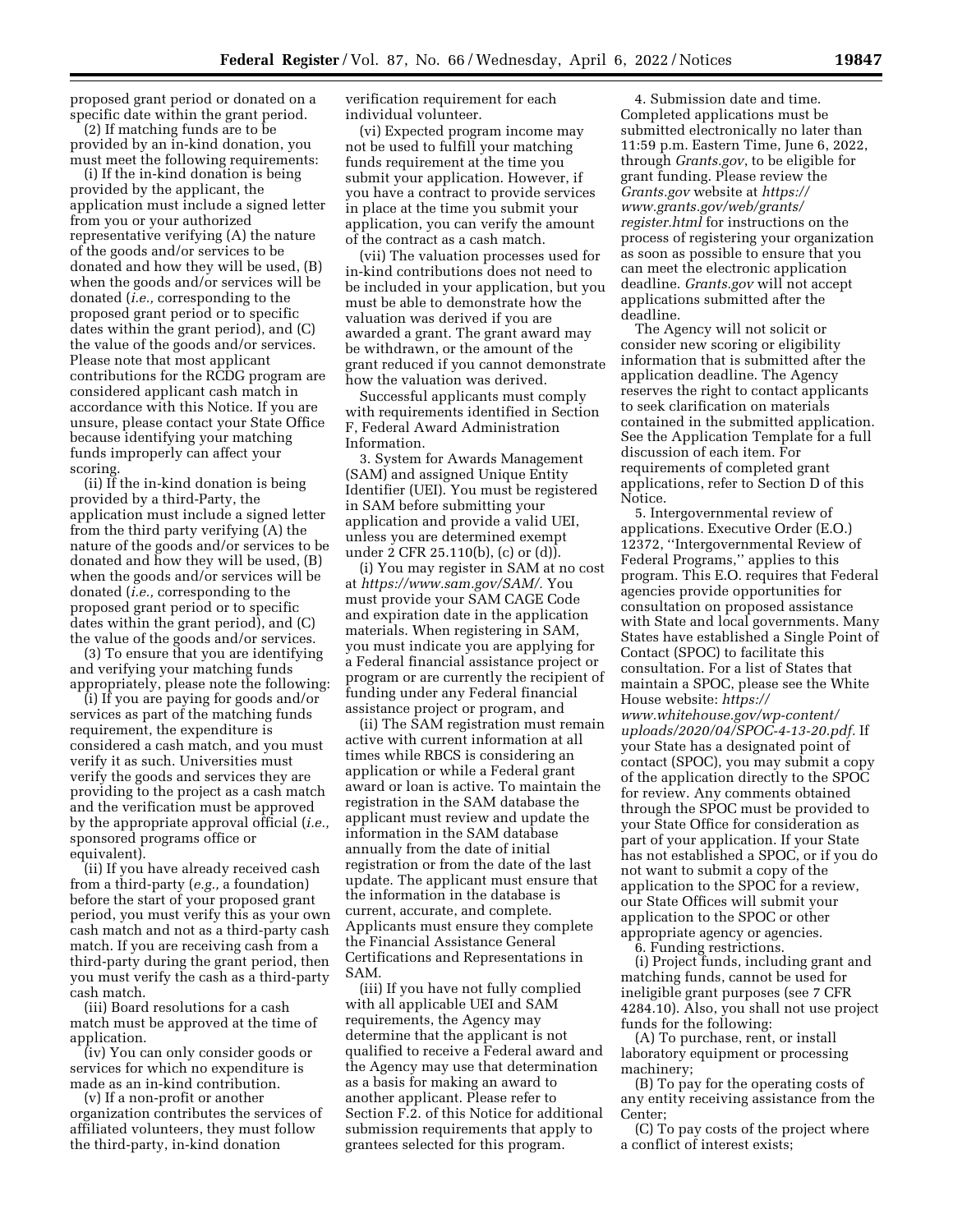(D) To fund any activities prohibited by 2 CFR part 200; or

(E) To fund any activities considered unallowable by 2 CFR part 200, subpart E, ''Cost Principles,'' and the Federal Acquisition Regulation (for-profits) or successor regulations.

(ii) In addition, your application will not be considered for funding if it does any of the following:

(A) Focuses assistance on only one cooperative or mutually-owned business;

(B) Requests more than the maximum grant amount; or

(C) Proposes ineligible costs that equal more than 10 percent of total project costs. The ineligible costs will NOT be removed at this stage to proceed with application processing. For purposes of this determination, the grant amount requested plus the matching funds amount constitutes the total project costs.

(iii) We will consider your application for funding if it includes ineligible costs of 10 percent or less of total project costs, if the remaining costs are determined eligible otherwise. However, if your application is successful, those ineligible costs must be removed and replaced with eligible costs before the Agency will make the grant award, or the amount of the grant award will be reduced accordingly. If we cannot determine the percentage of ineligible costs, your application will not be considered for funding.

7. Other submission requirements. You should not submit your application in more than one format. You must submit your application electronically. Note that we cannot accept applications through mail or courier delivery, inperson delivery, email, or fax. To submit an application electronically, you must follow the instruction for this funding announcement at *[http://](http://www.grants.gov) [www.grants.gov.](http://www.grants.gov)* 

## *E. Application Review Information*

The State Offices will review applications to determine if they are eligible for assistance based on requirements in 7 CFR part 4284, subparts A and F, this Notice, and other applicable Federal regulations. If determined eligible, your application will be scored by a panel of USDA employees in accordance with the point allocation specified in this Notice. Applications will be funded in rank order until the funding limitation has been reached. Applications that cannot be fully funded may be offered partial funding at the Agency's discretion.

1. Scoring criteria. Scoring criteria will follow statutory criteria in 7 U.S.C. 1932(e) and the criteria published in the

program regulations at 7 CFR 4284.513 as described below. You should also include information as described in Section D.2.iv.e.6. if you choose to address these items under the scoring criteria. Evaluators will base scores only on the information provided or crossreferenced by page number in each individual evaluation criterion. The maximum amount of points available is 110. Newly established or proposed Centers that do not yet have a track record on which to evaluate the following criteria should refer to the expertise and track records of staff or consultants expected to perform tasks related to the respective criteria. Proposed or newly established Centers must be organized well-enough at the time of application to address their capabilities for meeting these criteria.

(i) Administrative capabilities (maximum score of 10 points). A panel of USDA employees will evaluate your demonstrated track record in carrying out activities in support of development assistance to cooperatively and mutually owned businesses. At a minimum, you must discuss the following administrative capabilities:

(a) Financial systems and audit controls;

(b) Personnel and program administration performance measures;

(c) Clear written rules of governance; and

(d) Experience administering Federal grant funding no later than the last 5 years, including but not limited to past RCDG awards. Please list the name of the Federal grant program(s), the amount(s), and the date(s) of funding received.

You will score higher on this criterion if you can demonstrate that the Center has independent governance. For applicants that are universities or parent organizations, you should demonstrate that there is a separate board of directors for the Center.

(ii) Technical assistance and other services (maximum score of 10 points). A panel of USDA employees will evaluate your demonstrated expertise no later than the last 5 years in providing technical assistance and accomplishing effective outcomes in rural areas to promote and assist the development of cooperatively and mutually owned businesses. At a minimum, you must discuss:

(a) Your potential for delivering effective technical assistance;

(b) The types of assistance provided;

(c) The expected effects of that assistance;

(d) The sustainability of organizations receiving the assistance; and

(e) The transferability of your cooperative development strategies and focus to other areas of the United States.

A chart or table showing the outcomes of your demonstrated expertise based upon the performance elements listed in Section D.2.iv.e.4. or as identified in your award document on previous RCDG awards is recommended. At a minimum, please provide information for FY 2018 to FY 2020 awards. You may also include any performance outcomes from a FY 2021 RCDG award. We prefer that you provide one chart or table for each award year. The intention here is for you to provide actual performance numbers based upon award years (fiscal year) even though your grant period for the award was implemented during the next calendar or fiscal year. Please provide a narrative explanation if you have not previously received a RCDG award.

You will score higher on this criterion if you provide more than 3 years of outcomes and can demonstrate that the organizations you assisted within the last 5 years are sustainable. Additional outcome information should be provided on RCDG grants awarded before FY 2018. Please describe specific project(s) when addressing items a–e of paragraph ii. To reduce duplication, descriptions of specific projects and their impacts, outcomes and roles can be discussed once under criterion ii or iii. However, you must cross-reference the information under the other criterion.

(iii) Economic development (maximum score of 10 points). A panel of USDA employees will evaluate your demonstrated ability to facilitate:

(a) Establishment of cooperatives or mutually owned businesses;

(b) New cooperative approaches (*i.e.,*  organizing cooperatives among underserved individuals or communities; an innovative market approach; a type of cooperative currently not in your service area; a new cooperative structure; novel ways to raise member equity or community capitalization; conversion of an existing business to cooperative ownership); and

(c) Retention of businesses, generation of employment opportunities or other factors, as applicable, that will otherwise improve the economic conditions of rural areas.

You will score higher on this criterion if you provide quantifiable economic measurements showing the impacts of your past development projects no later than the last five (5) years and identify your role in the economic development outcomes.

(iv) Past performance in establishing legal business entities (maximum score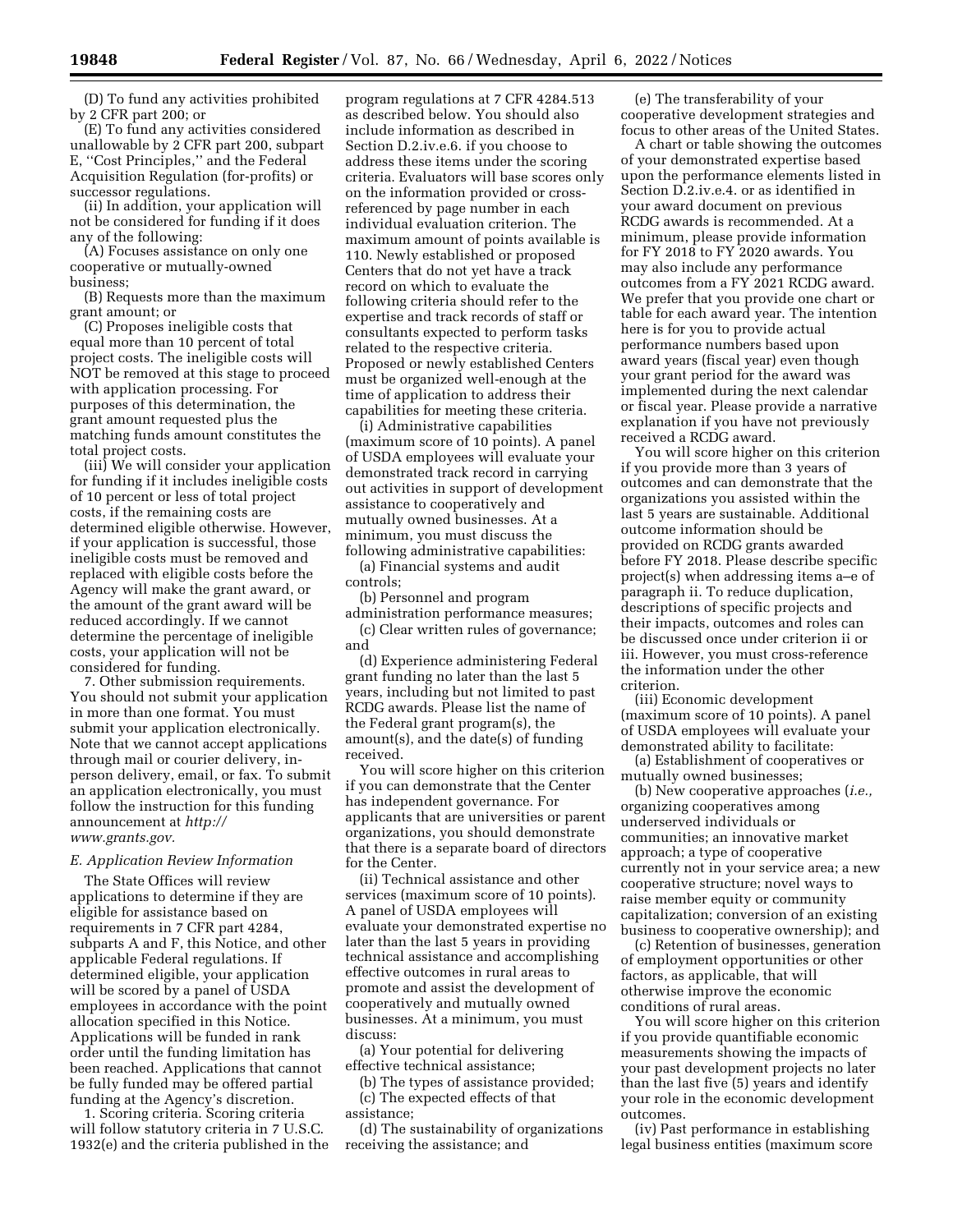of 10 points). A panel of USDA employees will evaluate your demonstrated past performance in establishing legal cooperative business entities and other legal business entities since October 1, 2016. Provide the name of the organization(s) established, the date(s) of formation, and your role(s) in assisting with the incorporation(s) under this criterion. In addition, documentation verifying the establishment of legal business entities must be included in Appendix C of your application and will not count against the 40-page limit for the narrative. The documentation must include proof that organizational documents were filed with the Secretary of State's Office (*i.e.,*  Certificate of Incorporation or information from the State's official website naming the entity established and the date of establishment); or if the business entity is not required to register with the Secretary of State, a certification from the business entity that a legal business entity has been established and when. Please note that you are not required to submit articles of incorporation to receive points under this criterion. You will score higher on this criterion if you have established legal cooperative businesses. If your State does not incorporate cooperative business entities, please describe how the established business entity operates like a cooperative. Due to extenuating circumstances of COVID–19, the Agency will utilize information in the narrative to score this criterion. Documentation to verify past performance in establishing legal entities will be required before an award is made.

(v) Networking and regional focus (maximum score of 10 points). A panel of USDA employees will evaluate your demonstrated commitment to:

(a) Networking with other cooperative development centers, and other organizations involved in rural economic development efforts, and

(b) Developing multi-organization and multi-State approaches to addressing the economic development and cooperative needs of rural areas.

You will score higher on this criterion if you can demonstrate the outcomes of your multi-organizational and multi-State approaches. Please describe the project(s), partners and the outcome(s) that resulted from the approach.

(vi) Commitment (maximum score of 10 points). A panel of USDA employees will evaluate your commitment to providing technical assistance and other services to underserved and economically distressed areas in rural areas of the United States. You will score higher on this criterion if you define and describe the underserved

and economically distressed areas within your service area, provide economic statistics, and identify past or current projects within or affecting these areas, as appropriate. To the extent that the Persistent Poverty Counties provisions from the FY 2021 Appropriations Act are included in the FY 2022 Appropriations Act, once enacted, projects identified in the work plan and budget that are located in Persistent Poverty Counties, will score even higher on this criterion.

(vii) Matching funds (maximum score of 10 points). A panel of USDA employees will evaluate your commitment for the 25 percent (5 percent for 1994 Institutions) matching funds requirement. A chart or table should be provided to describe all matching funds being committed to the project. However, formal documentation to verify all the matching funds must be included in Appendix A of your application. You will be scored on the total amount and how you identify your matching funds.

(a) If you meet the 25 percent (5 percent for 1994 Institutions) matching funds requirement, points will be assigned as follows:

(1) In-kind only—1 point;

(2) Mix of in-kind and cash—3–4 points (maximum points will be awarded if the ratio of cash to in-kind is 30 percent or more); or

(3) Cash only—5 points.

(b) If you exceed the 25 percent (5 percent for 1994 Institutions) matching funds requirement, points will be assigned as follows:

(1) In-kind only—2 points; (2) Mix of in-kind and cash—6–7 points (maximum points will be awarded if the ratio of cash to in-kind is 30 percent or more); or

(3) Cash only—up to 10 points.

(viii) Work plan/budget (maximum score of 10 points). A panel of USDA employees will evaluate your work plan for detailed actions and an accompanying timetable for implementing the proposal. The budget must present a breakdown of the estimated costs associated with cooperative and business development activities as well as the operation of the Center and allocate these costs to each of the tasks to be undertaken. Matching funds as well as grant funds must be accounted for in the budget.

You must discuss at a minimum: (a) Specific tasks (whether it be by type of service or specific project) to be completed using grant and matching funds;

(b) How customers will be identified; (c) Key personnel; and

(d) The evaluation methods to be used to determine the success of specific tasks and overall objectives of Center operations. Please provide qualitative methods of evaluation. For example, evaluation methods should go beyond quantitative measurements of completing surveys or number of evaluations.

You will score higher on this criterion if you present a clear, logical, realistic, and efficient work plan and budget.

(ix) Qualifications of those performing the tasks (maximum score of 10 points). A panel of USDA employees will evaluate your application to determine if the personnel expected to perform key tasks have experience:

(a) Developing positive solutions for complex cooperative development and/ or marketing problems; and

(b) Conducting accurate feasibility studies, business plans, marketing analysis, or other activities relevant to your success as determined by the tasks identified in the work plan.

Your application must indicate whether the personnel expected to perform the tasks are full/part-time employees of your organization or are contract personnel. You will score higher on this criterion if you demonstrate commitment and availability of qualified personnel expected to perform the tasks.

(x) Local and future support (maximum score of 10 points). A panel of USDA employees will evaluate your application for local and future support. Support should be discussed directly within the response to this criterion.

(a) Discussion of local support should include previous and/or expected local support and plans for coordinating with other developmental organizations in the proposed service area or with state and local government institutions. You will score higher if you demonstrate strong support from potential beneficiaries and formal evidence of intent to coordinate with other developmental organizations. You may also submit a maximum of 10 letters of support or intent to coordinate with the application to verify your discussion. These letters should be included in Appendix B of your application and will not count against the 40-page limit for the narrative. Due to the extenuating circumstances of COVID–19, the Agency will utilize information in the narrative to score this criterion. Documentation to verify local support will be required before an award is made.

(b) Discussion on future support will include your vision for funding operations in future years. You should document: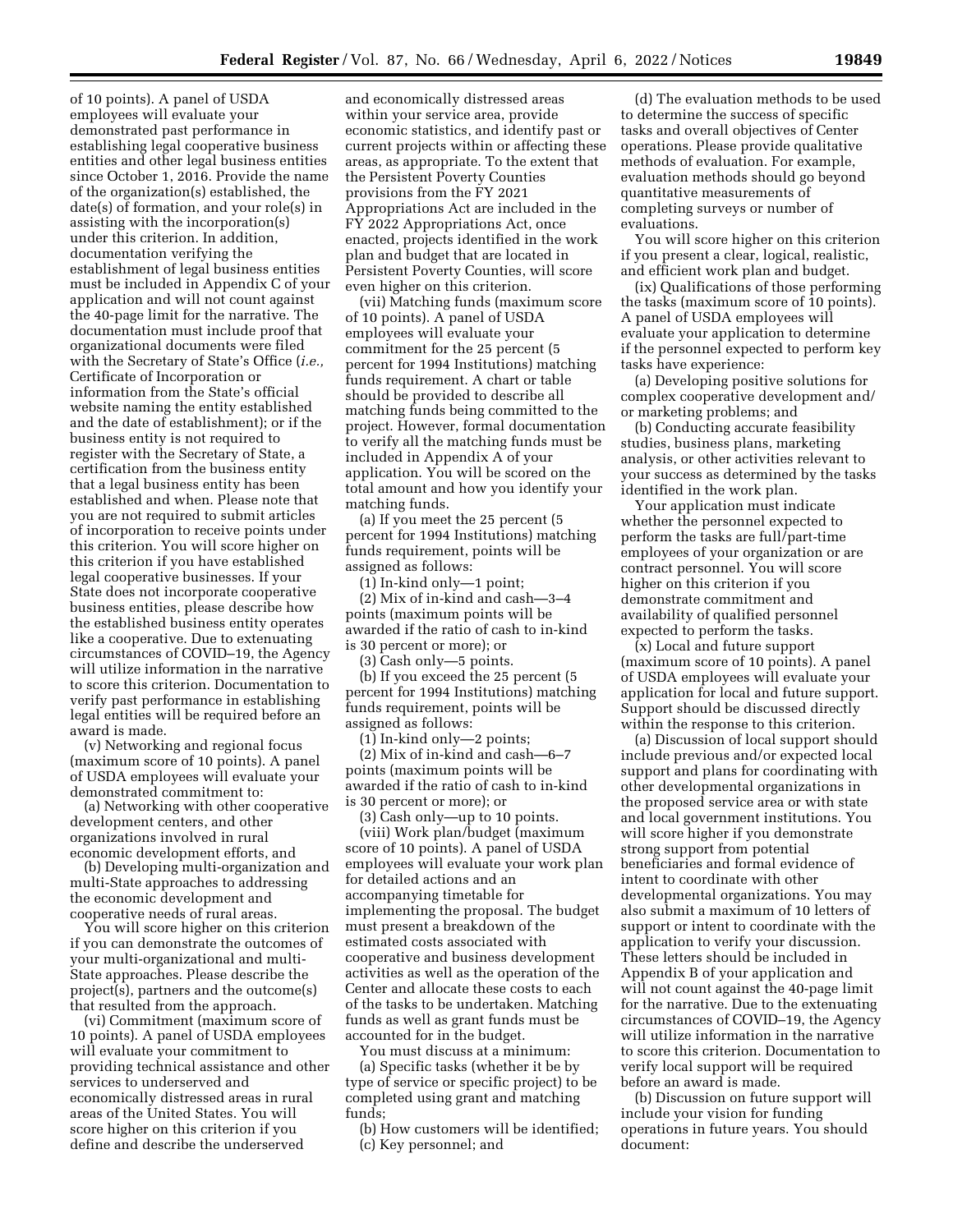(1) New and existing funding sources that support your goals;

(2) Alternative funding sources that reduce reliance on Federal, State, and local grants; and

(3) The use of in-house personnel for providing services versus contracting out for that expertise. Please discuss your strategy for building in-house technical assistance capacity.

You will score higher if you can demonstrate that your future support will result in long-term sustainability of the Center, including the use and building of in-house personnel for providing services.

(xi) Administrator Discretionary Points (maximum of 10 points). The Administrator may choose to award up to 10 points to an eligible non-profit corporation or institution of higher education that has never previously been awarded an RCDG grant or whose application seeks to advance the key priorities addressed in the Supplemental Section of this notice. Data sources for the key priorities are found at: *[https://www.rd.usda.gov/](https://www.rd.usda.gov/priority-points) [priority-points.](https://www.rd.usda.gov/priority-points)* Points will be assigned as follows:

- I. Applicant has never received a RCDG award—5 points
- II. Applicant seeks to advance one or more key priorities addressed in the Supplemental Section of this notice— 5 points

2. Review and selection process. The State Offices will review applications to determine if they are eligible for assistance based on requirements in 7 CFR part 4284, subparts A and F, this Notice, and other applicable Federal regulations. If determined eligible, your application will be scored by a panel of USDA employees in accordance with the point allocation specified in this Notice. The Administrator may choose to award up to 10 Administrator priority points based on criterion (xi) in section E.1. of this Notice. These points will be added to the cumulative score for a total possible score of 110. Applications will be funded in highest ranking order until the appropriations funding limitation for the RCDG program has been reached. Applications that cannot be fully funded may be offered partial funding at the Agency's discretion. If your application is evaluated, but not funded, it will not be carried forward into the competition for any subsequent fiscal year program funding. Successful applicants must comply with requirements identified in Section F, Federal Award Administration Information.

### *F. Federal Award Administration Information*

1. Federal award notices. If you are selected for funding, you will receive a signed notice of Federal award by postal or electronic mail from the State Office where your application was submitted, containing instructions and requirements necessary to proceed with execution and performance of the award. You must comply with all applicable statutes, regulations, and notice requirements before the grant award will be funded.

If you are not selected for funding, you will be notified in writing via postal or electronic mail and informed of any review and appeal rights. See 7 CFR part 11 for USDA National Appeals Division (NAD) procedures. Note that rejected applicants that are successful in their NAD appeals will not receive funding in the event that all FY 2022 RCDG program funding has already been awarded and obligated to other applicants.

2. Administrative and national policy requirements. Additional requirements that apply to grantees selected for this program can be found in 7 CFR part 4284, subpart F; the Grants and Agreements regulations of the Department of Agriculture codified in 2 CFR parts 180, 200, 400, 415, 417, 418, 421; 2 CFR parts 25 and 170; and 48 CFR part 31 (Subpart 31.2), and successor regulations to these parts.

In addition, all recipients of Federal financial assistance are required to report information about first-tier subawards and executive compensation (see 2 CFR part 170). You will be required to have the necessary processes and systems in place to comply with the Federal Funding Accountability and Transparency Act of 2006 (Pub. L. 109– 282) reporting requirements (see 2 CFR 170.200(b), unless you are exempt under 2 CFR 170.110(b)).

The following additional requirements apply to grantees selected for awards within this program:

(i) Execution of an Agency-approved Grant Agreement;

(ii) Acceptance of a written Letter of Conditions; and submission of the following Agency forms:

(i) Form RD 1940–1, ''Request for Obligation of Funds.''

 $(ii)$  Form RD 1942–46, "Letter of Intent to Meet Conditions.''

(iii) SF LLL, ''Disclosure of Lobbying Activities,'' if applicable.

3. Reporting. After grant approval and through grant completion, you will be required to provide an SF–425, ''Federal Financial Report,'' and a project performance report on a semiannual

basis (due 30 working days after the end of the semiannual period). The project performance reports shall include the following:

(i) A comparison of actual accomplishments to the objectives established for that period;

(ii) Reasons why established objectives were not met, if applicable;

(iii) Reasons for any problems, delays, or adverse conditions, if any, which have affected or will affect attainment of overall project objectives, prevent meeting time schedules or objectives, or preclude the attainment of particular objectives during established time periods. This disclosure shall be accompanied by a statement of the action taken or planned to resolve the situation; and

(iv) Objectives and timetable established for the next reporting period.

The grantee must provide a final project and financial status report within 90 days after the expiration or termination of the grant with a summary of the project performance reports and final deliverables to closeout a grant in accordance with 2 CFR 200.344.

#### *G. Agency Contacts*

If you have questions about this Notice, please contact the appropriate State Office at *[http://www.rd.usda.gov/](http://www.rd.usda.gov/contact-us/state-offices) [contact-us/state-offices.](http://www.rd.usda.gov/contact-us/state-offices)* Program guidance as well as application and matching funds templates may be obtained at *[http://www.rd.usda.gov/](http://www.rd.usda.gov/programs-services/rural-cooperative-development-grant-program) [programs-services/rural-cooperative](http://www.rd.usda.gov/programs-services/rural-cooperative-development-grant-program)[development-grant-program.](http://www.rd.usda.gov/programs-services/rural-cooperative-development-grant-program)* You may also contact National Office Program Management Division: RCDG Program Lead, *[cpgrants@wdc.usda.gov,](mailto:cpgrants@wdc.usda.gov)* or call the main line at 202–720–1400. Applicants must follow the instructions for the RCDG funding announcement located at *[http://www.grants.gov.](http://www.grants.gov)* 

### *H. Other Information*

1. Paperwork Reduction Act. In accordance with the Paperwork Reduction Act, the paperwork burden associated with this Notice has been approved by the Office of Management and Budget (OMB) under OMB Control Number 0570–0006.

2. National Environmental Policy Act. All funding activities under this notice must comply with the National Environmental Policy Act (NEPA), and its implementing regulations in 7 CFR part 1970. All recipients under this Notice are subject to the requirements of 7 CFR part 1970. However, technical assistance awards under this Notice are classified as a Categorical Exclusion according to 7 CFR 1970.53(b), and usually do not require any additional